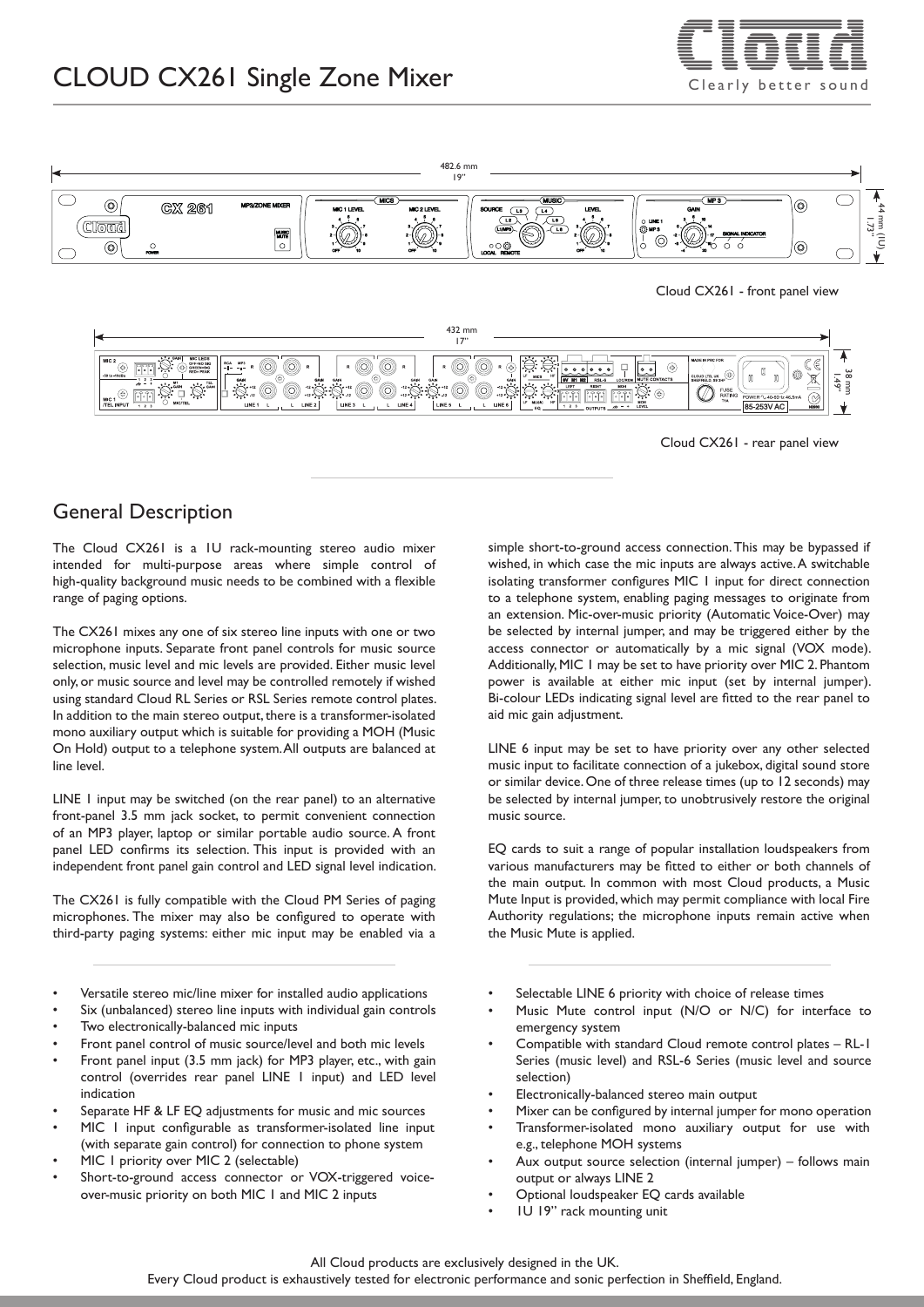

## Block Diagram

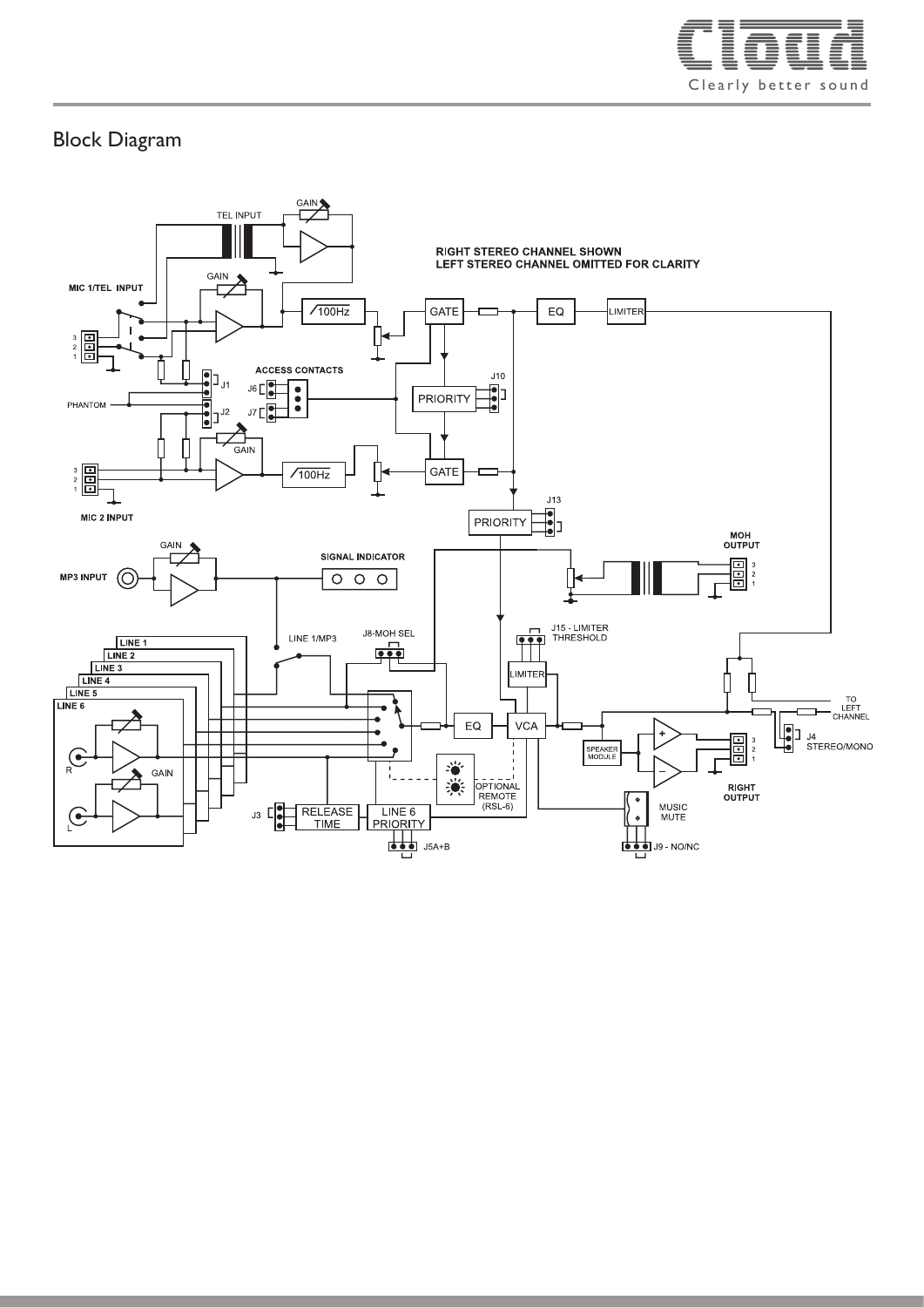

### System Example



The example shows a CX261 used to provide stereo music, announcements and paging in a multi-purpose area. The area can set its own music source and volume by means of the local RSL-6 remote control plate (optional). Music source and level could be set from the front panel of the mixer itself if preferred.

Paging is achieved using a paging mic such as the Cloud PM1, connected to Mic 1 input; this would typically be located elsewhere in the building. Additional announcements to any zone can be made from the separate microphone connected at Mic 2 input. This could be a second PM1 in a different location if needed.

Six stereo music sources of various types are shown connected; an MP3 player is also shown connected to the front-panel input. (When the MP3 player is plugged in, the DVD player will not be available.) Note that the jukebox is shown connected to Line input 6; if Line 6 Priority is enabled in the mixer, then whenever the jukebox is in use it will always be heard, regardless of the music source setting. This facility is also useful for connection to a digital sound store to allow pre-recorded announcements to be played.

The Auxiliary Output is used in the example to provide Music On Hold (MOH) to the building's telephone system. The CX261 can be configured so that the music source at this output either follows the currently-selected source or is permanently fed by the source connected to Line Input 2. An additional option would be to connect an audio output of the telephone system (if available) to Mic 1 input; this would permit paging from any suitably-enabled phone extension. In this case, any paging microphone would be connected to Mic 2 input instead of Mic 1.

Connecting the Music Mute input to the Fire Control Panel will ensure that all music sources will mute should an emergency situation arise.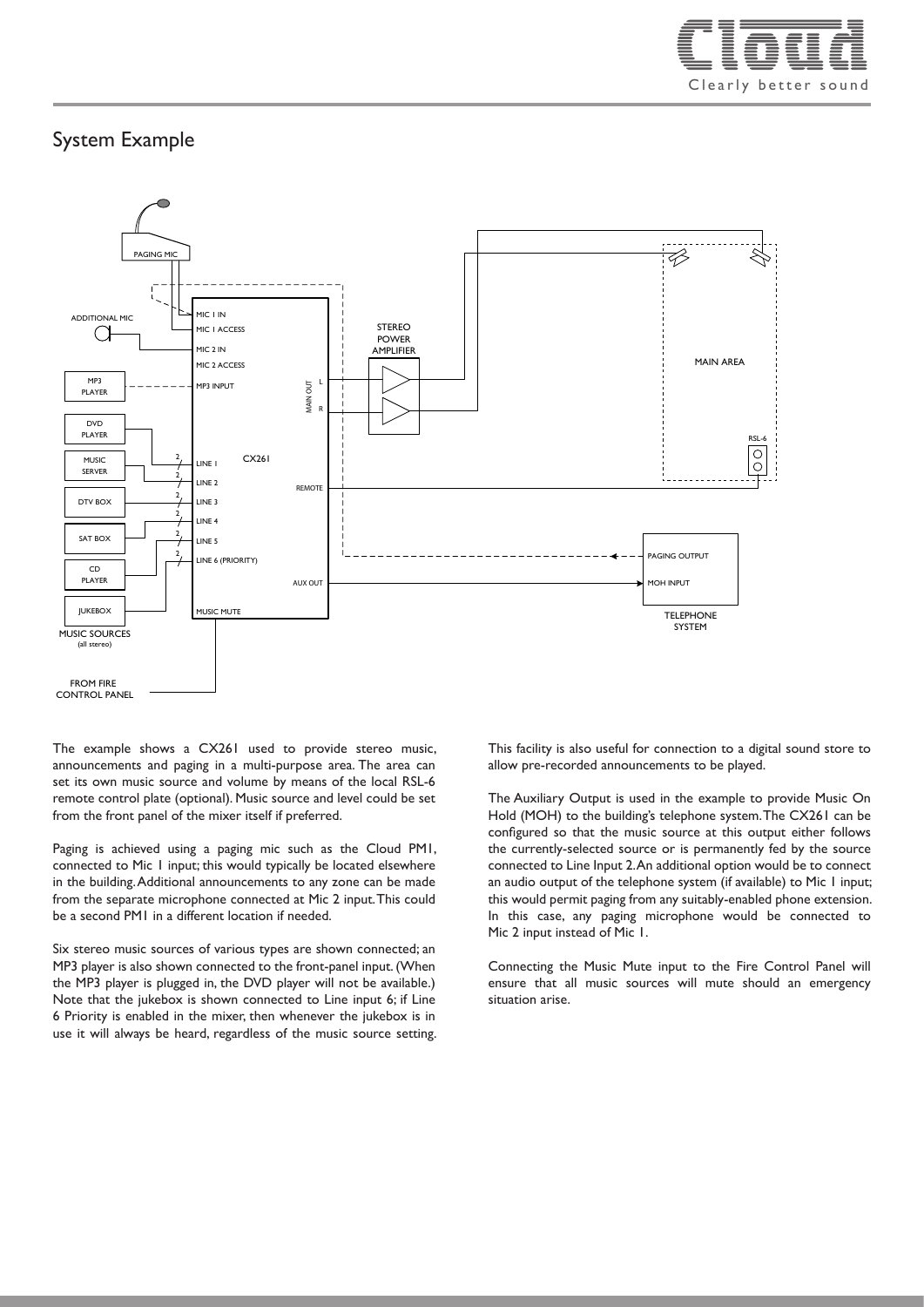

## Technical Specifications

| Line inputs                          |                                               |                |
|--------------------------------------|-----------------------------------------------|----------------|
| Frequency Response                   | 20 Hz to 20 kHz, +/-0.5 dB                    |                |
| <b>Distortion</b>                    | <0.05% typical, I kHz                         |                |
| Sensitivity                          | 0.775 V (0 dBu), +/-12 dB                     |                |
| Input Gain Control Range             | 24 dB                                         |                |
| Input Impedance                      | 48 kohms                                      |                |
| Headroom                             | $>20$ dB                                      |                |
| Noise                                | <- 88 dB rel 0 dBu (typical); A-weighted, rms |                |
| Equalisation                         | LF: +/-10 dB @ 50 Hz, HF: +/-10 dB @ 10kHz    |                |
| MP3 input                            |                                               |                |
| <b>Frequency Response</b>            | 20 Hz to 20 kHz, +/-0.5 dB                    |                |
| <b>Distortion</b>                    | <0.05% @   kHz                                |                |
| Sensitivity                          | -20 dBu to +4 dBu                             |                |
| Gain Adjustment                      | 24 dB range                                   |                |
| Microphone inputs                    |                                               |                |
| Frequency Response                   | -3 dB @ 100 Hz (filter), +/-0.5 dB @ 20 kHz   |                |
| <b>Distortion</b>                    | <0.05%, 20 Hz to 22 kHz                       |                |
| Gain                                 | 40 dB range                                   |                |
| Sensitivity                          | -10 dBu to -50 dBu                            |                |
| Input Impedance                      | >2 kohms (balanced)                           |                |
| Common Mode Rejection                | I kHz, >70 dB                                 |                |
| Headroom                             | $>20$ dB                                      |                |
| Noise                                | <- 125 dB EIN, A-weighted, 150 ohms           |                |
| Equalisation                         | LF: +/-10 dB @ 100 Hz, HF: +/-10 dB @ 5 kHz   |                |
| Tel input                            |                                               |                |
| <b>Frequency Response</b>            | -3 dB @ 100 Hz (filter); <- 0.5 dB @ 20 kHz   |                |
| Distortion                           | <0.05%, 200 Hz to 20 kHz                      |                |
| Sensitivity                          | -20 $dBu$ to $+$ 4 $dBu$                      |                |
| Headroom                             | $>20$ dB                                      |                |
| Outputs                              |                                               |                |
|                                      | Main                                          | <b>Aux/MOH</b> |
| Output level (nominal)               | 0 dBu                                         | $-6$ dBu       |
| Minimum load impedance               | 1.2 kohms                                     | 600 ohms       |
| Maximum output level                 | $+20$ dBu                                     | 0 dBu          |
| General                              |                                               |                |
| Power input                          | 85 V to 253 V AC, 50/60 Hz                    |                |
| Current consumption                  | 46.5 mA at 240 V                              |                |
| <b>Fuse Rating</b>                   | IA                                            |                |
| Fuse Type                            | TIA, $20 \times 5$ mm                         |                |
| Dimensions ( $w \times h \times d$ ) | 482.6 mm x 44 mm (IU) x 152.5 mm              |                |
|                                      | $19'' \times 1.73''$ (IU) $\times 6''$        |                |
| Shipping Dimensions (w x h x d)      | 560 mm x 140 mm x 290 mm                      |                |
|                                      | $22" \times 5.5" \times 11.4"$                |                |
| Weight                               | 2.13 kg                                       |                |
|                                      | 4.8 lb                                        |                |
| Shipping Weight                      | 3.15 kg                                       |                |
|                                      | 7.1 lb                                        |                |
|                                      |                                               |                |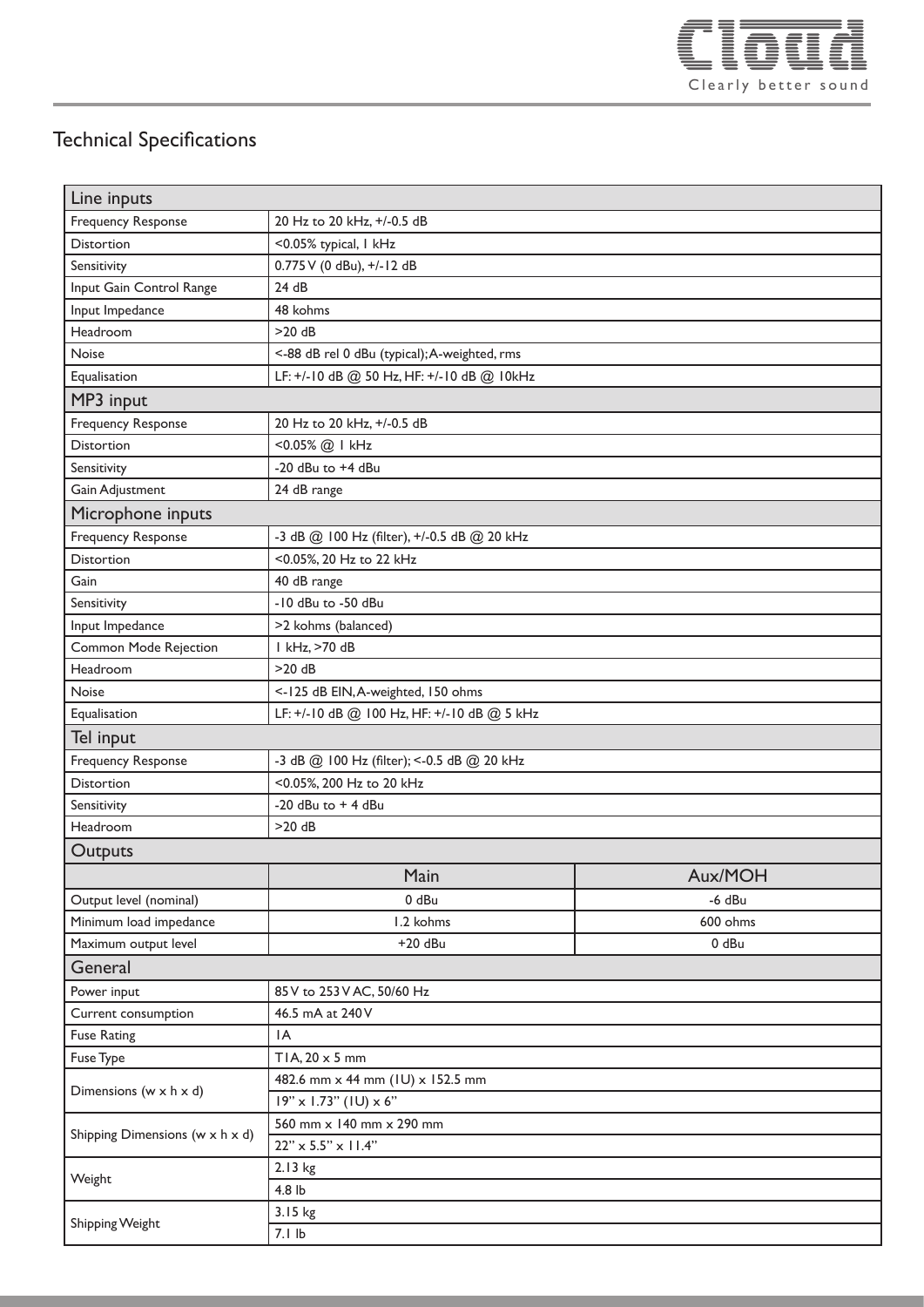

#### Performance Graphs